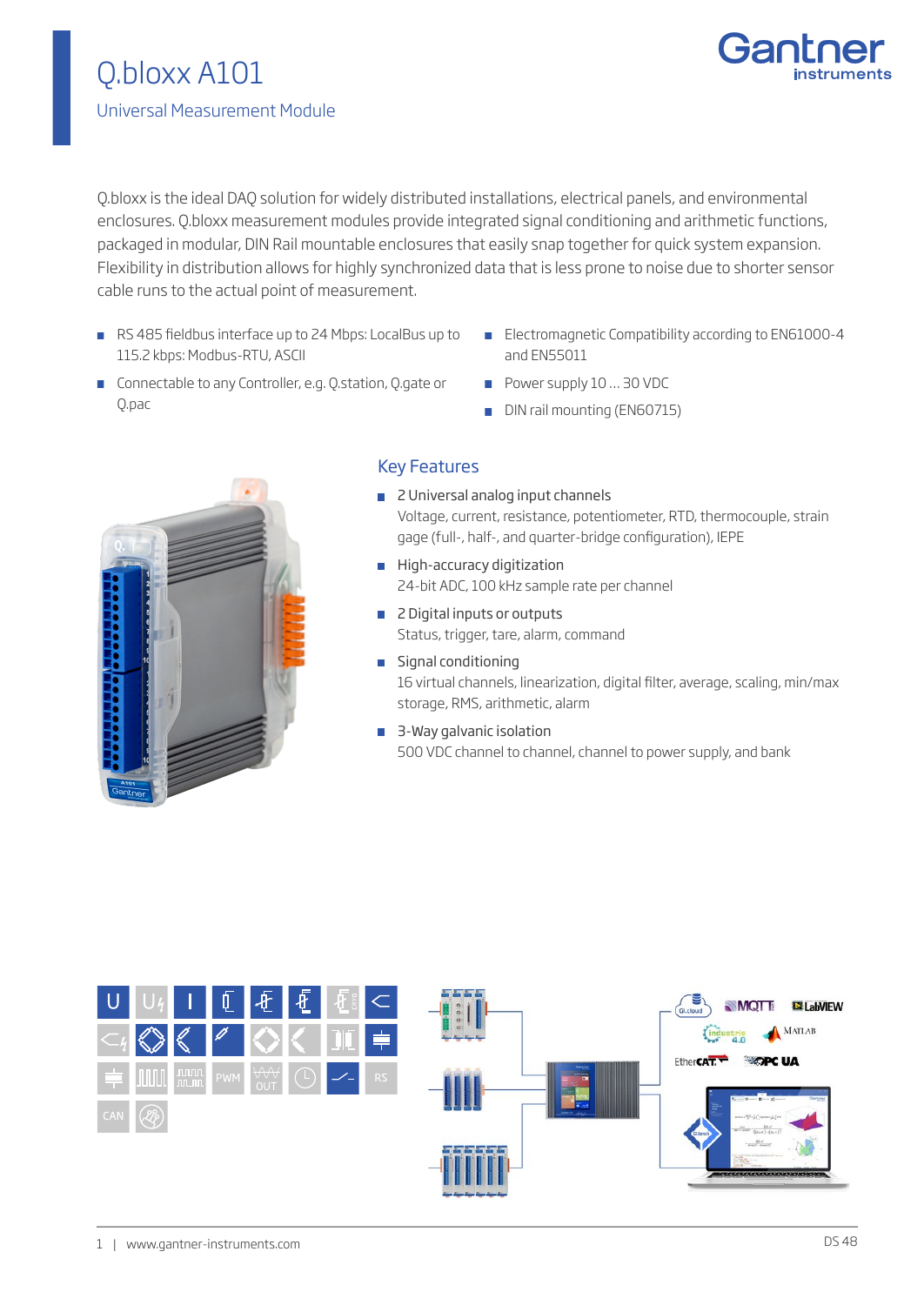

Universal Measurement Module

# Block diagram



# Technical Data

#### Terminal assignment





#### Analog Input

| Channels $\vert$ 2 |                                                                                            |
|--------------------|--------------------------------------------------------------------------------------------|
|                    | 0.01 % typical                                                                             |
| Accuracy           | $\vert$ 0.025 % in controlled environment <sup>1</sup>                                     |
|                    | 0.05 % in industrial area <sup>2</sup>                                                     |
|                    | Linearity error $\vert$ 0.01 % typical full-scale                                          |
|                    | Repeatability $\vert$ 0.003 % typical (within 24 h)                                        |
|                    | Isolation voltage   500 VDC channel to channel to power supply channel to bus <sup>3</sup> |

1 according to EN 61326 2006: appendix B

2 according to EN 61326 2006: appendix A

3 noise pulses up to 1000 VDC, continuous up to 250 VDC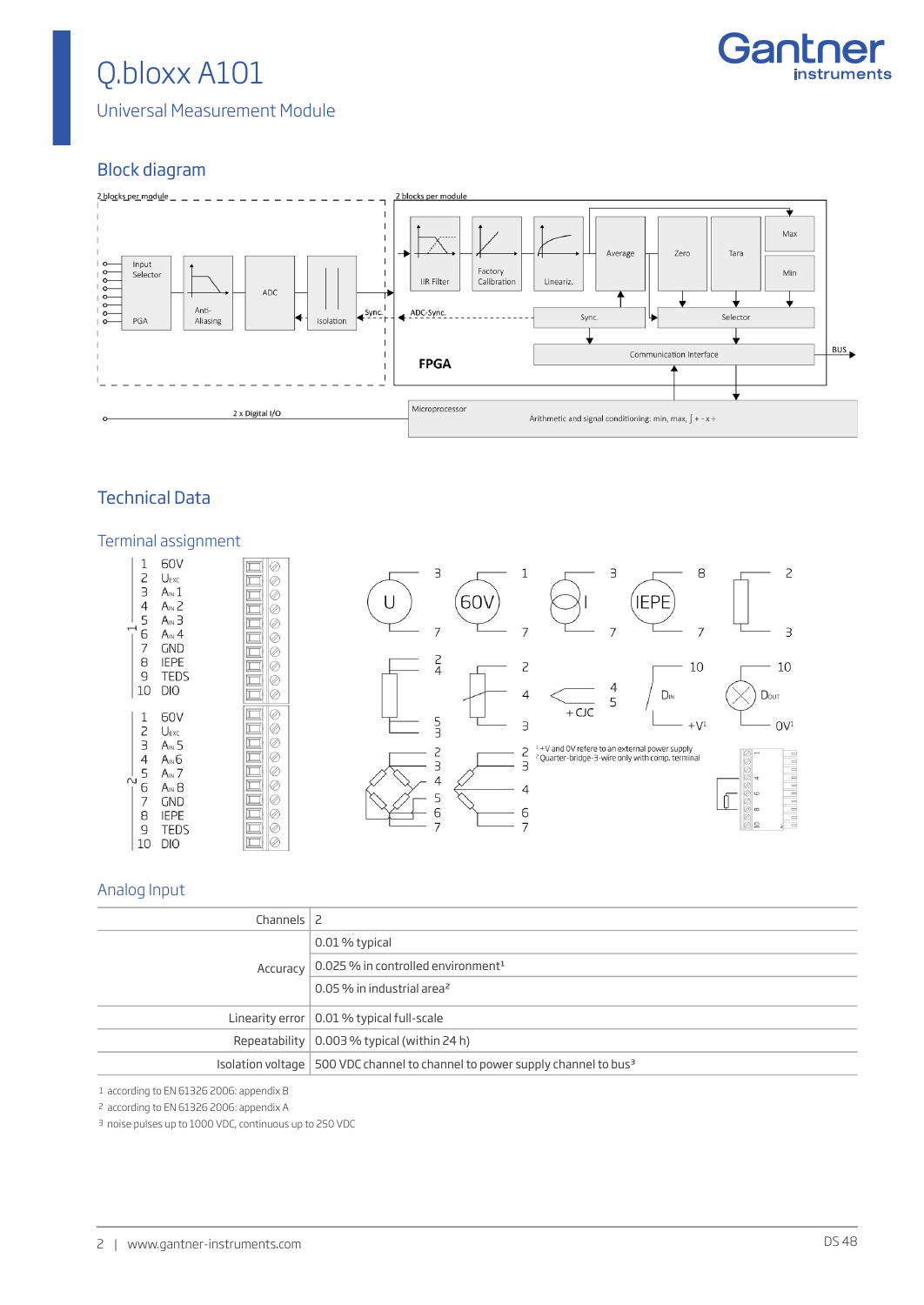Universal Measurement Module



### Measurement Mode Voltage

|                                          | Range            | max. Error          | Resolution  |
|------------------------------------------|------------------|---------------------|-------------|
|                                          | ±60V             | $±15$ mV            | $7.2 \mu V$ |
|                                          | ±10V             | $±2$ mV             | $1.2 \mu V$ |
|                                          | ±1V              | $±200 \mu V$        | 120 nV      |
|                                          | $±100$ mV        | $±20 \mu V$         | 12nV        |
| Input impedance $>10$ M $\Omega$         | Range ±10V       | Range ±60 V         |             |
|                                          | $>1$ M $\Omega$  | $>3$ MQ             |             |
| Long-term drift at input range $\pm$ 1 V | $<$ 20 µV / 24 h | <200 µV / 8000 h    |             |
| Temperature influence at input range     | Offset drift     | Gain drift          |             |
| ±1V                                      | <50 µV / 10 K    | $< 0.01 \% / 10 K$  |             |
| Signal-to-noise ratio                    | >90 dB at 1 kHz  | $>120$ dB at $1$ Hz |             |
|                                          |                  |                     |             |

## Measurement Mode Current

|                                                   | Error   Range   | max. Error          | Resolution         |
|---------------------------------------------------|-----------------|---------------------|--------------------|
| Internal shunt resistor 50 $\Omega$   $\pm$ 25 mA |                 | $±5 \mu A$          | 3.0 <sub>n</sub> A |
| Long-term drift $\vert$ < 0.5 $\mu$ A / 24 h      |                 | <5 µA / 8000 h      |                    |
|                                                   | Offset drift    | Gain drift          |                    |
| Temperature influence                             | $<$ 1 $u$ A/10K | $< 0.025 \% / 10 K$ |                    |

### Measurement Mode Resistance / RTD

|                                            | Error   Range                      | max. Error           | Resolution                |
|--------------------------------------------|------------------------------------|----------------------|---------------------------|
| Resistance, 2-wire   $100 \text{ k}\Omega$ |                                    | $±100$ $\Omega$      | $12 \,\mathrm{m}\Omega$   |
| Resistance, 2- and 4-wire $ 4 k\Omega$     |                                    | $\pm 1 \Omega$       | $0.5 \text{ m}\Omega$     |
| Resistance, 2- and 4-wire   $400 \Omega$   |                                    | $\pm 0.1 \Omega$     | $48 \mu\Omega$            |
| Pt100, 2- and 4-wire   -200 to +850 °C     |                                    | $\pm 0.25^{\circ}$ C | $0.2 \text{ m}^{\circ}$ C |
| Pt1000, 2- and 4-wire   -200 to +850 °C    |                                    | ±1°C                 | $0.2 \text{ m}^{\circ}$ C |
| Long-term drift $ $ < 0.01 °C / 24 h       |                                    | $< 0.1$ °C/8000 h    |                           |
| Temperature influence                      | Offset drift (range 400 $\Omega$ ) | Gain drift           |                           |
|                                            | $<$ 10 mQ/10 K                     | $<$ 0.025 % / 10 K   |                           |

# Measurement Mode Potentiometer, Relative Measurement

| Allowable potentiometer resistance $\vert$ 1 kQ to 10 kQ |                                         |                     |
|----------------------------------------------------------|-----------------------------------------|---------------------|
|                                                          | Long-term drift $\vert$ < 0.01 % / 24 h | $< 0.1 \% / 8000 h$ |
| Temperature influence                                    | Offset drift (Range 1)                  | Gain drift          |
|                                                          | < 0.0001 / 10 K                         | $50.02\%$ / $10K$   |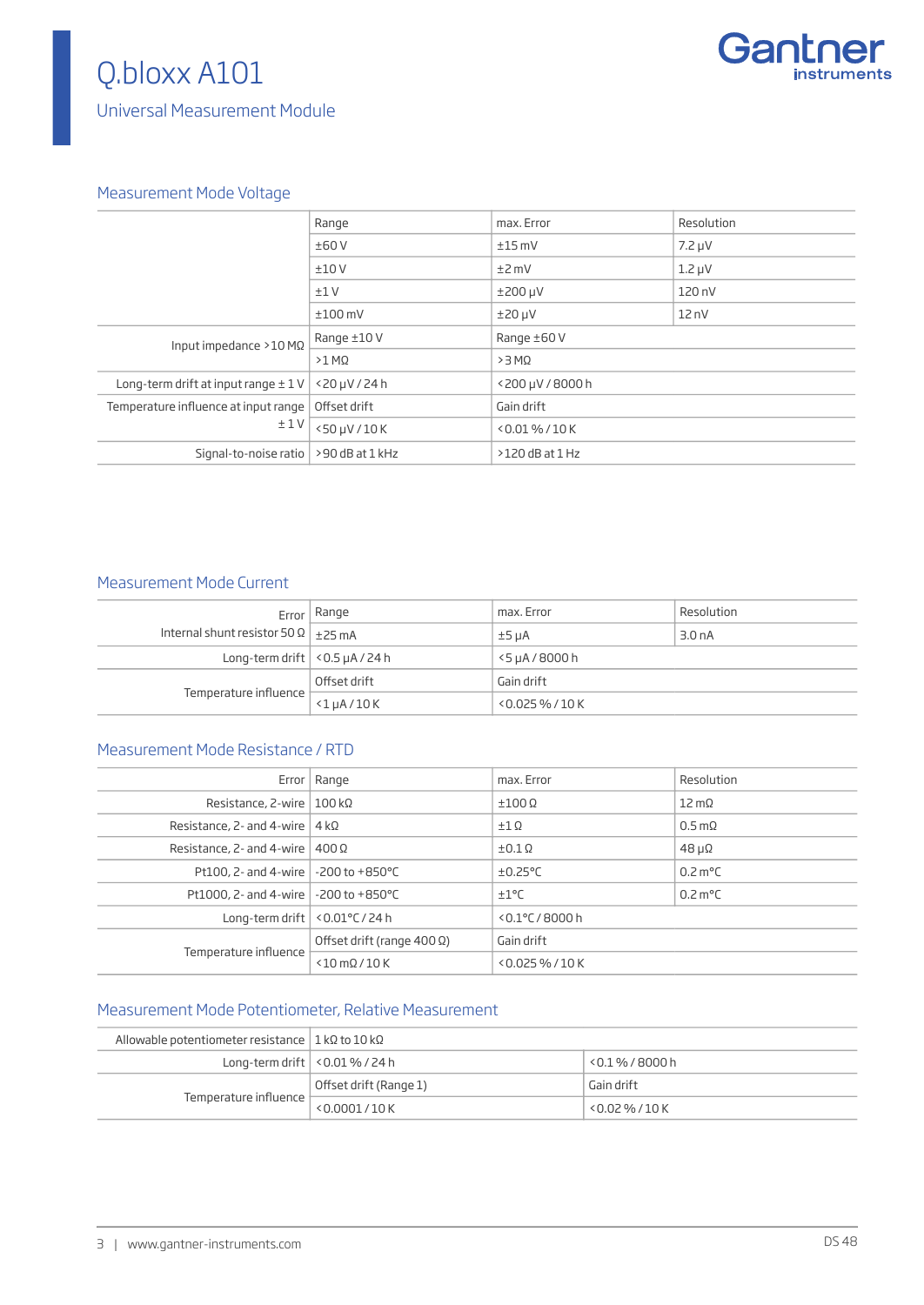

# Universal Measurement Module

# Measurement Mode Bridge

|                                  | Bridge configuration(s)   half- and full-bridge, (5-/6-wire), quarter-bridge with completion terminal, (3-wire) |                       |             |
|----------------------------------|-----------------------------------------------------------------------------------------------------------------|-----------------------|-------------|
| Accuracy class   0.05            |                                                                                                                 |                       |             |
| Bridge resistance $ >100 \Omega$ |                                                                                                                 |                       |             |
|                                  | Bridge excitation   2.5 VDC, nominal                                                                            |                       |             |
| Measurement range $\pm$ 2.4 mV/V |                                                                                                                 | $\pm$ 20 mV/V         | $±500$ mV/V |
|                                  | Long-term drift $\vert$ < 0.12 $\mu$ V/V / 24 h                                                                 | $<$ 1.2 µV/V / 8000 h |             |
|                                  | Offset drift (Range 2.4 mV/V)                                                                                   | Gain drift            |             |
| Temperature influence            | $<$ 0.2 $\mu$ V/V / 10 K                                                                                        | $<$ 0.05 % / 10 K     |             |

# Measurement Mode Thermocouple

|                                                | Type             | Range                                | Adjusted with cold<br>junction compensation | Not adjusted, with CJC<br>terminal |
|------------------------------------------------|------------------|--------------------------------------|---------------------------------------------|------------------------------------|
|                                                | Type B           | 400°C to 1820°C                      | $<$ ±1.5 °C                                 | $<$ ±2.5°C                         |
|                                                | Type E, J, K     | $-100$ to $1000^{\circ}$ C           | $<$ $\pm$ 0.7°C                             | $<$ $\pm$ 1.2°C                    |
|                                                | Type E           | -270°C to 1000°C                     | $< \pm 1$ °C                                | $<$ $\pm$ 1.2°C                    |
| Deviation in the relevant Temperature<br>range | Type K           | -270°C to 1372°C                     | $< \pm 1$ °C                                | $<$ $\pm$ 1.2°C                    |
|                                                | Type L           | -200°C to 900°C                      | $<$ $\pm$ 0.7°C                             | $<$ $\pm$ 1.2 $\degree$ C          |
|                                                | Type N           | $-100^{\circ}$ C to $1000^{\circ}$ C | $<$ $\pm$ 0.7°C                             | $<$ $\pm$ 1.2°C                    |
|                                                | Type N           | -270°C to 1300°C                     | $< 10^{\circ}$                              | $<$ $\pm$ 1.2°C                    |
|                                                | Type R, S        | -50°C to 1768°C                      | $<$ $\pm$ 1.2 $\degree$ C                   | $<$ $\pm$ 1.5°C                    |
|                                                | Type T, U        | $-100^{\circ}$ C to 400 $^{\circ}$ C | $<$ $\pm$ 0.7°C                             | $<$ $\pm$ 1.2°C                    |
|                                                | Type T           | -270°C to 400°C                      | $< \pm 1$ °C                                | $<$ $\pm$ 1.2 $\degree$ C          |
| Input impedance                                | $>10$ M $\Omega$ |                                      |                                             |                                    |
| Long-term drift                                | $< 0.1$ °C/24 h  |                                      | <0.2°C / 8000 h                             |                                    |
| Temperature influence                          | Offset drift     |                                      | Gain drift                                  |                                    |
|                                                | $<$ 0.1°C/10 K   |                                      | <0.02%/10K                                  |                                    |
| Uncertainty CJC                                | $0.3$ °C         |                                      |                                             |                                    |

## Measurement Mode IEPE Sensor

|                                                | Range                          | max. Error          | Resolution  |
|------------------------------------------------|--------------------------------|---------------------|-------------|
|                                                | Error $\pm 10$ V               | $±10$ mV            | $1.2 \mu V$ |
|                                                | ±1V                            | $±1$ mV             | 120 nV      |
|                                                | Supply   constant current 4 mA |                     |             |
| Input frequency range $\vert$ 0.5 Hz to 10 kHz |                                |                     |             |
|                                                | Offset drift (range 10 V)      | Gain drift          |             |
| Temperature influence                          | $<$ 10 $\mu$ V/10 K            | $< 0.025 \% / 10 K$ |             |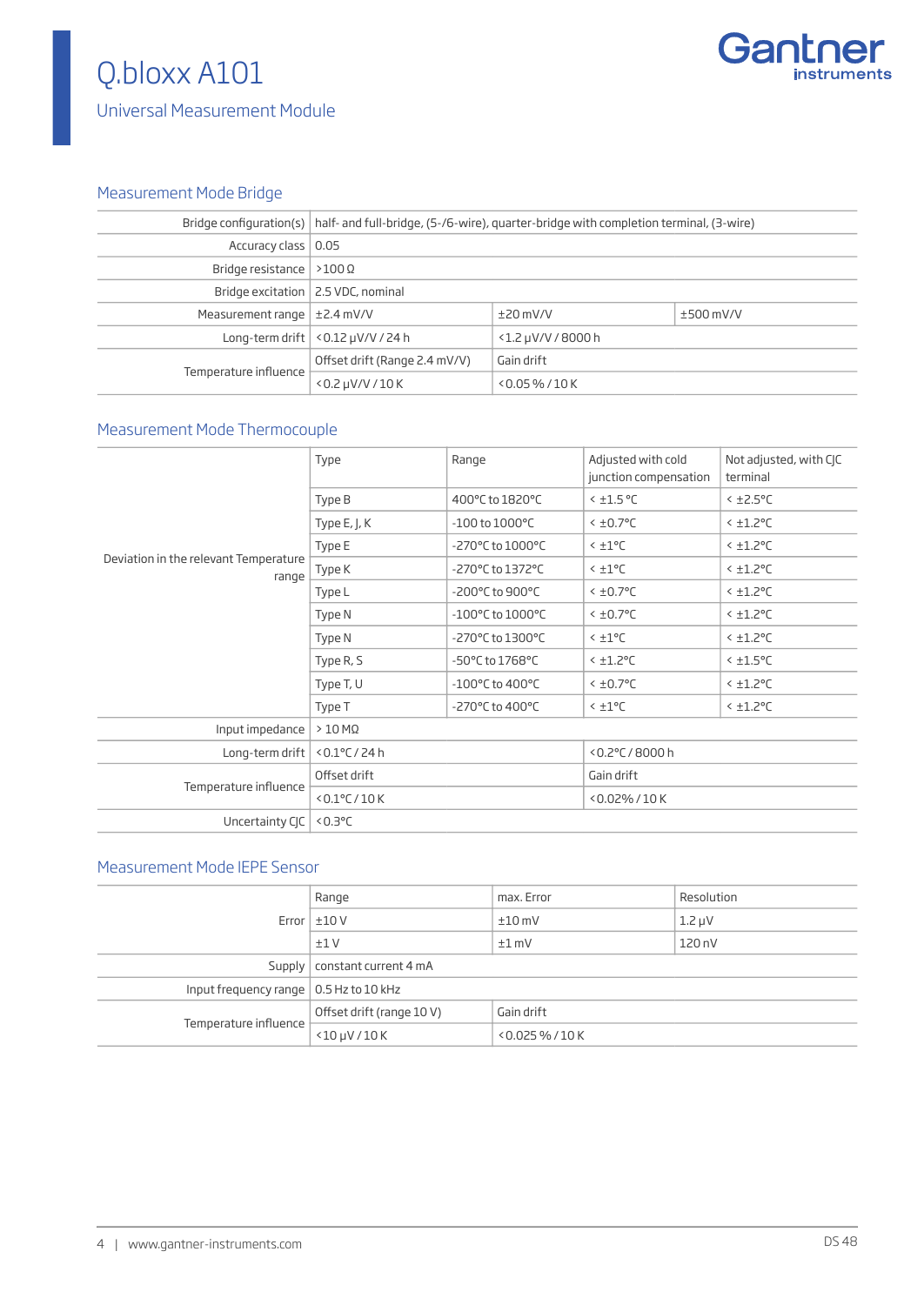

# Analog to Digital Conversion

| Resolution   24-bit                      |                                                                                                                                                                                                      |
|------------------------------------------|------------------------------------------------------------------------------------------------------------------------------------------------------------------------------------------------------|
|                                          | Update rate $\vert$ 100 kHz (measurement thermocouple 8 Hz)                                                                                                                                          |
| Modulation method   Sigma-Delta          |                                                                                                                                                                                                      |
| Anti-aliasing filter   20 kHz, 3rd order |                                                                                                                                                                                                      |
|                                          | Infinite impulse response (IIR), low-pass, high-pass, band-pass, , Butterworth or Bessel (2nd, 4th, 6th<br>Digital filters or 8th order), frequency range 0.1 Hz to 10 kHz (adjustable via software) |
|                                          | Averaging   configurable or automatic according to the selected data rate                                                                                                                            |

#### Digital In-/Outputs

| Channels   2 (1 digital I/O per channel)                  |
|-----------------------------------------------------------|
| Response time   0.2 ms                                    |
| Input   status, tare, reset                               |
| Input voltage / input current   max. 30 VDC / max. 0,5 mA |
| Lower / upper threshold $ $ < 2.0 V (low) / > 10 V (high) |
| Output   status, alarm                                    |
| Contact   open drain p-channel MOSFET                     |
| Load capacity   30 VDC / 100 mA (ohmic load)              |
|                                                           |

## Communication Interface

|                   | Protocols   proprietary Localbus (115200 bps to 24 Mbps, latency <100 ns)<br>ASCII (19200 bps to 115200 bps)<br>Modbus RTU<br>Profibus-DP (19200 bps to 12 Mbps) (special Firmware required) |
|-------------------|----------------------------------------------------------------------------------------------------------------------------------------------------------------------------------------------|
| Data format   8E1 |                                                                                                                                                                                              |
|                   | Electrical standard   ANSI/TIA/EIA-485-A, 2-wire                                                                                                                                             |

#### Power Supply

|                                      | Input voltage   10 to 30 VDC, overvoltage and overcurrent protection |  |
|--------------------------------------|----------------------------------------------------------------------|--|
| Power consumption $ $ approx 2 W     |                                                                      |  |
| Input voltage influence   <0.001 %/V |                                                                      |  |

### Environmental

| Operating temperature $\vert$ -20°C to +60°C                  |                                                                |
|---------------------------------------------------------------|----------------------------------------------------------------|
| Storage temperature $\vert -40^{\circ}$ C to +85 $^{\circ}$ C |                                                                |
|                                                               | Relative humidity $\vert$ 5 % to 95 % at 50 °C, non-condensing |

## Remarks

| Warm-up time   Validity of all listed specifications are subject to a warm-up period of at least 45 minutes |
|-------------------------------------------------------------------------------------------------------------|
| Specifications subject to change without notice                                                             |